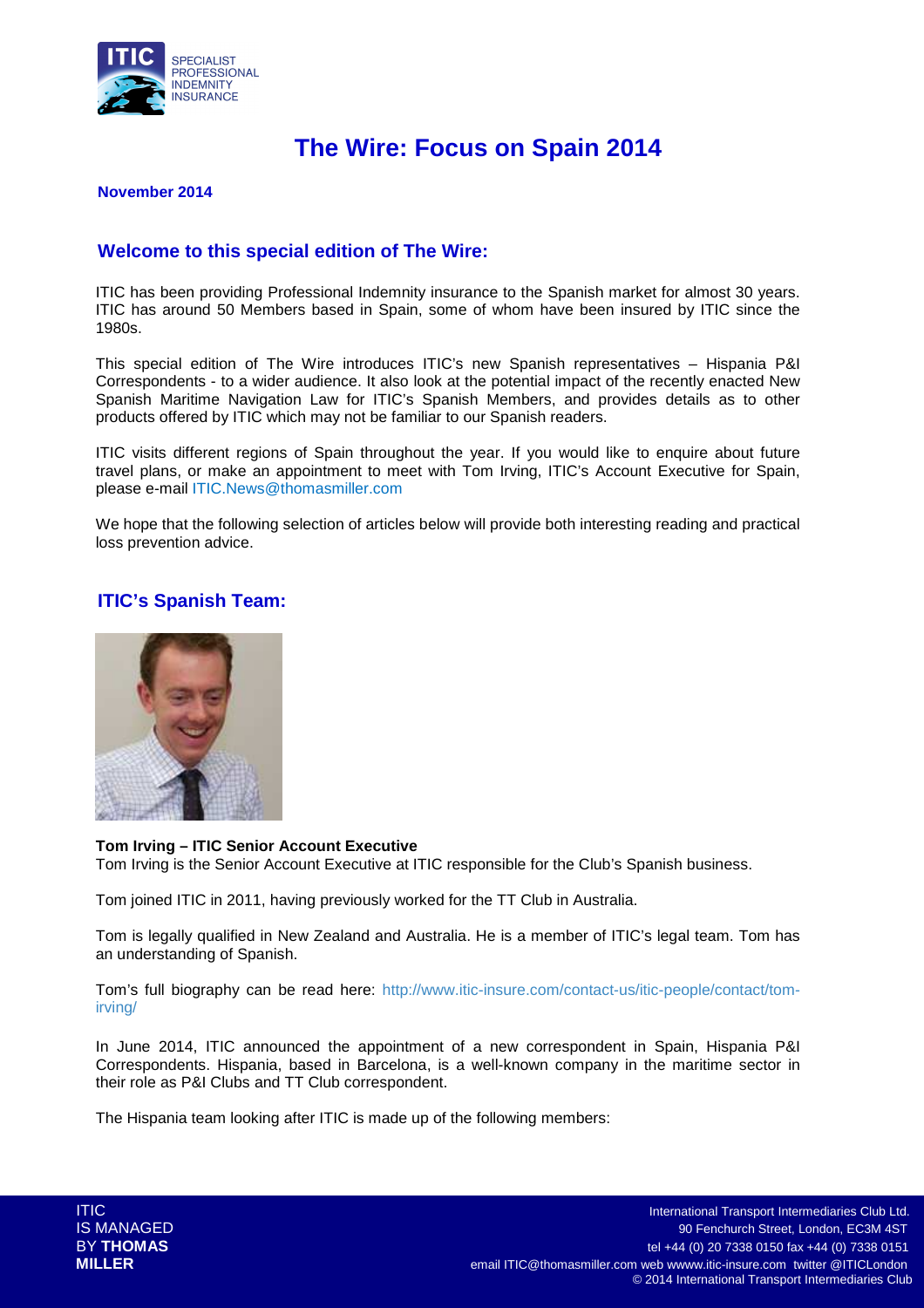



### **Rosana Velasco – Director / Claims Executive**

Rosana has a Law Degree from the Barcelona Central University. Before working as an advisor and claims handler in maritime and transport incidents, she worked in a law firm in London and in Barcelona. In 1996, Rosana joined the P&I Dept. of Witty S. A., a well-known and long-standing P&I correspondent in Spain, handling all types of transport incidents on behalf of P&I Clubs, other transport insurers, and ship owners/operators. In 2008, Rosana co-founded Hispania P&I Correspondents, of which she is a shareholder and Director. Rosana speaks Spanish, English, Italian and Catalan.

### **James McKinnell - Director / Claims Executive**

James has a Law Degree from the University of the West of England, Bristol. Before working as an advisor and claims handler in maritime and transport incidents, he worked for law firm in Manchester and Barcelona. In 2000, James joined the P&I Dept. of Witty S. A., handling all types of transport incidents on behalf of P&I Clubs, other transport insurers, and ship owners/operators. In 2008, James co-founded Hispania P&I Correspondents, of which he is a shareholder and Director. James speaks Spanish, English and Catalan.

#### **Ana Escanilla - Underwriting & Marketing Executive**

Ana studied Chemistry and has taken several courses in International Commerce and Port Operations, as well as holding a Group A Certificate as Exclusive Insurance Agent, from the Insurance Mediators' College (CECAS). Ana works primarily providing Underwriting assistance for transport related insurance risks, and also handles maritime claims and incidents. She has been working in these roles since 1988, when she joined the P&I Dept. of Witty S. A. In 2008, Ana joined Hispania P&I Correspondents. Ana speaks Spanish, English and Catalan.

James, Ana and Rosana also rely on the very valuable support of their back office colleagues in Barcelona, and also their other offices in Vigo, Valencia y Palma de Mallorca.

### **New Spanish Maritime Navigation Law:**

Carlos Perez, a Partner at Perez Albors & Co, looks at the impact that the much-anticipated introduction of the new Spanish Shipping Act is expected to have on the liabilities of ship agents and ship managers. We are most grateful to Carlos for his contribution.

The new Spanish Shipping Act has recently been approved with the support of the majority of the members of the Parliament and will enter into force on 25 September 2014. Indeed, after years of discussions between all political parties under several governments, the Act has finally been passed by the Parliament with a wide consensus. This will hopefully provide the shipping sector with a stable and safe legal framework.

The Act is a long-awaited reform for a key sector in the Spanish economy, and aims to update and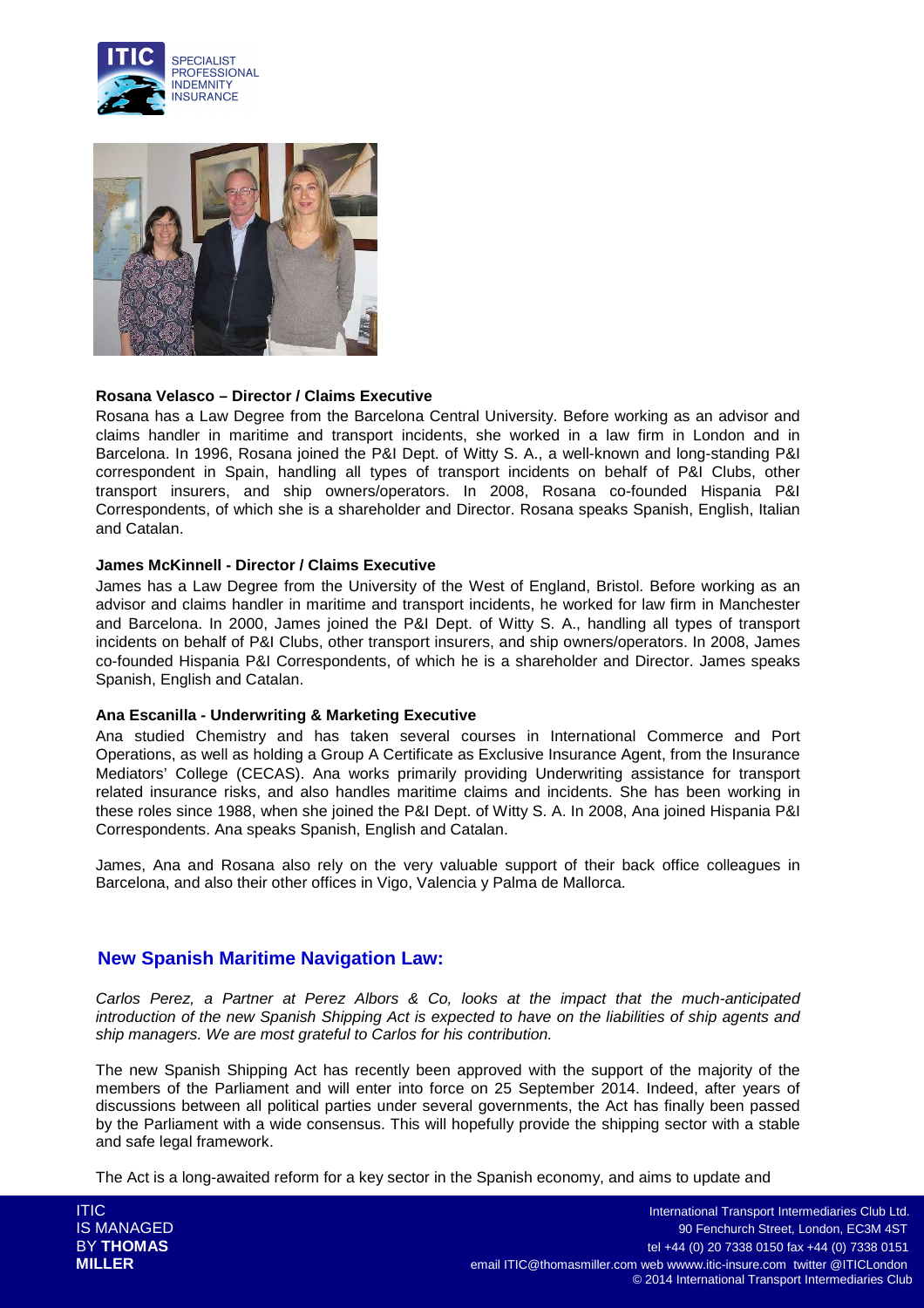

codify Spanish shipping law, as well as to overcome the existing contradictions between the International Conventions in force in Spain and Spanish domestic law.

The new Act expressly repeals, among other provisions, Book III and other articles of the Spanish

Commercial Code, the 1893 Ship Mortgage Act, the 1949 Carriage of Goods by Sea Act and the 60/1962 Salvage Act (except for the provisions of Title II, which will continue in force as regulations).

**Ship agents** deserve special attention under the new legal framework set by the Act as follows:

- Ship agents will not be liable vis-à-vis the cargo receivers for loss or damage to the cargo, nor for delay in its delivery, although they will of course remain liable to their shipowner or ship operator principals for damage caused by their own negligence.
- However, when signing bills of lading following instructions from their Principals, ship agents will have to state the name and address of the latter. Otherwise, ship agents will be jointly and severally liable together with the shipowner or the ship operator, as the case may be.
- In addition, it should be noted that ship agents will have the duty to receive any claims and protests for loss or damage to the goods made by the cargo receivers, all of which they must notify to the shipowner or the ship operator immediately.
- The Act further provides that ship agents will be liable in the same way as freight forwarders or port operators (for cargo handling) when they act as such and not as ship agents only.

**Ship managers** should also note that the Act provides that, when dealing with third parties, the managers must state that they act for and on behalf of the ship owners and provide the identity and address of the latter in any contracts they enter into. If the managers do not do so, they will be considered jointly and severally liable with the owners towards those third parties.

Spain is recognised as an important worldwide shipping centre due to its unique and strategic geographical location. The new Act comes at a crucial time when the structural reforms and austerity measures are bearing fruit and, hence, the new legal framework is expected to become an important milestone for the Spanish shipping sector.

# **ITIC's Spanish Website:**

This week ITIC is celebrating the launch of their new Spanish website. This translated version of the main ITIC website is available at http://www.itic-insure.com/es/

This site features translations of the key pages, with the rest of the site and some of the downloadable documents still being available in English.

The site incorporates many translated areas, such as:

- Who we insure Gain an understanding of the various sectors ITIC can offer professional indemnity insurance for
- Get a quote Complete a proposal form and receive an obligation free quote
- Talk to one of our experts Easily get in touch with the Account Executives responsible for Spanish business or a member of ITIC's Claims Team

Take a look for yourself at: http://www.itic-insure.com/es/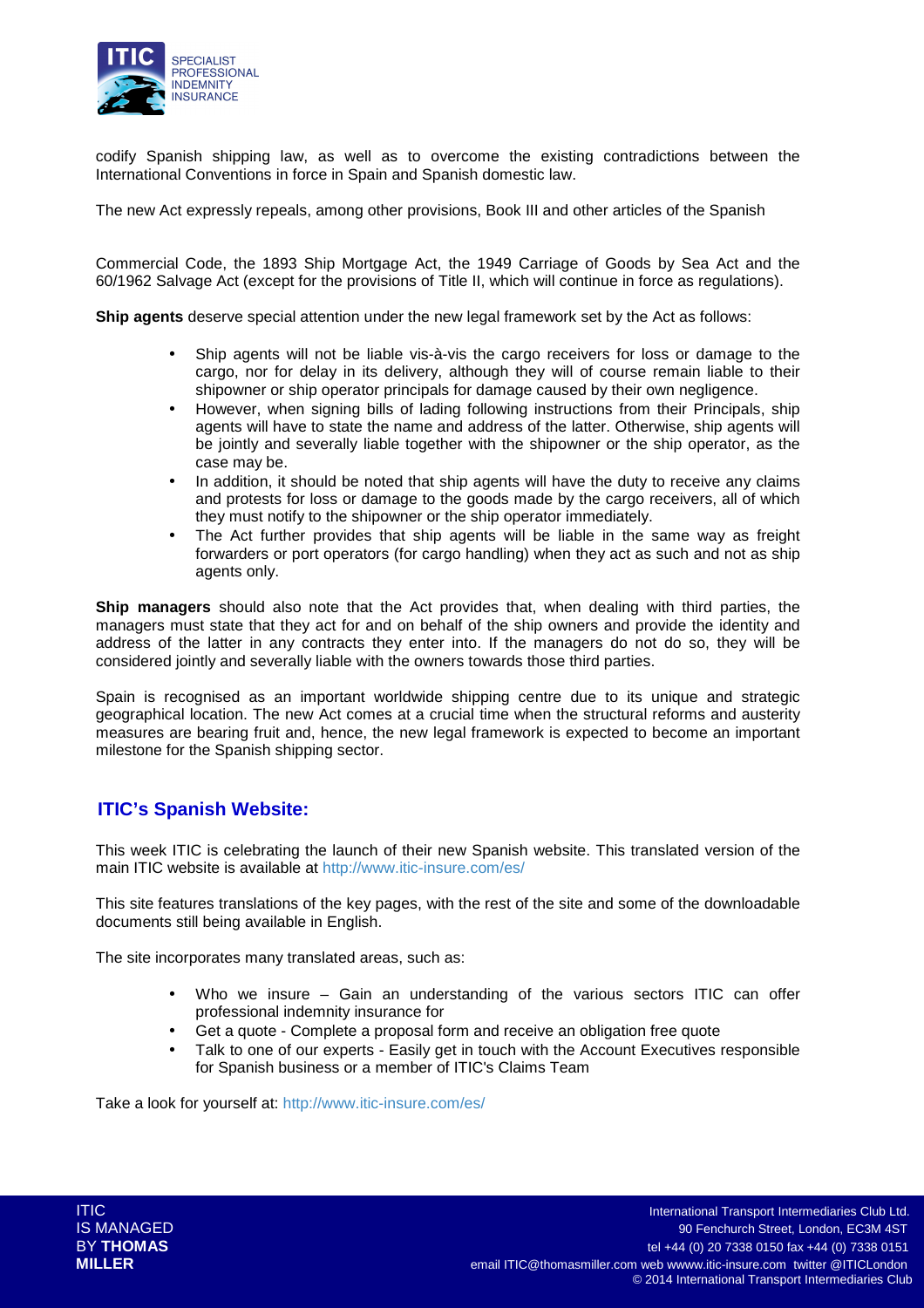

# **ITIC's Additional Products:**

Readers may not be aware that, in addition to professional indemnity cover, ITIC also offers a range of additional products including debt collection, loss of commission cover, cash in transit insurance and directors' and officer's insurance. These additional risks are usually added by endorsement to the main policy.

### **Debt Collection:**

In the last 20 years, ITIC has recovered more than US\$ 145 million in unpaid commission, outstanding port disbursements, survey fees and other debts for ITIC Members. The insurance pays the legal costs of pursuing the debt. Tact and professional courtesy is vital in order to preserve commercial relationships. Often a polite reminder is all that is needed to secure payment. If legal proceedings are, however, necessary, ITIC's specialist team will use whatever legal means necessary to try to recover the monies owed to you.

#### **Loss of Commission Cover:**

Loss of commission insurance is as essential for shipbrokers and ship managers as business interruption protection insurances are to other businesses. The loss caused by, for example, the sinking of a vessel on a long term time-charter could seriously diminish a shipbroker's income. ITIC offers two types of loss of commission cover, the simpler being loss of commission resulting from the charterparty being terminated due to actual or constructive total loss of a vessel. The more comprehensive cover includes loss of commission due to a charterparty being cancelled for a wide range of marine perils, such as heavy weather, fire, piracy, collision, engine breakdown and negligence of master or crew. Insurance is offered either on an individual declaration of a charter, sale or purchase, or the more popular annual cover for all fixtures concluded throughout the year. In the latter case, there is no need to make any further individual declarations as all fixtures within the limit of liability are automatically covered.

#### **Constructive total loss commission insurance**

The shipbroker who fixed the M.V. MSC NAPOLI for a period charter lost its right to commission when the ship, which was famously beached on the south coast of the UK, was declared a constructive total loss. The shipbroker insured his commission with ITIC and the Club paid US\$ 500,000 to the broker the equivalent of the balance of the commission due over the remainder of the period charter. The shipbroker received his commission and had the advantage of it being paid up front.

#### **Wider loss of commission insurance**

A ferry on a regular route suffered many deficiencies, including engine breakdowns and machinery deficiencies and was often put off hire. Ultimately the charterers applied a clause in the charterparty which allowed them to terminate the charterparty due to the number of off-hire periods. The shipbroker had taken out ITIC's full loss of commission insurance and therefore claimed for the remaining period in which they should have received commission against the insured peril of the breakdown of the engine or equipment. The commission lost totalled US\$ 80,000 and was covered in full by ITIC.

### **Cash in Transit and Money Insurance**

Shipowners often require their agents or managers to deliver cash to ships whilst in port. The risks are obvious. The ship agent or ship manager needs insurance to cover cash when it is temporarily in his custody, whether during transport to the ship, in a strong room at his office, or in a safe at home or on the managed ship. ITIC provides a product offering this combination of insurances which can be offered either on a single occurrence or annual basis.

### **Directors' and Officers' (D&O) Insurance**

Directors' & Officers' insurance, or D&O, provides financial protection for the directors and officers of your company in the event that they are sued in relation to the performance of their corporate duties.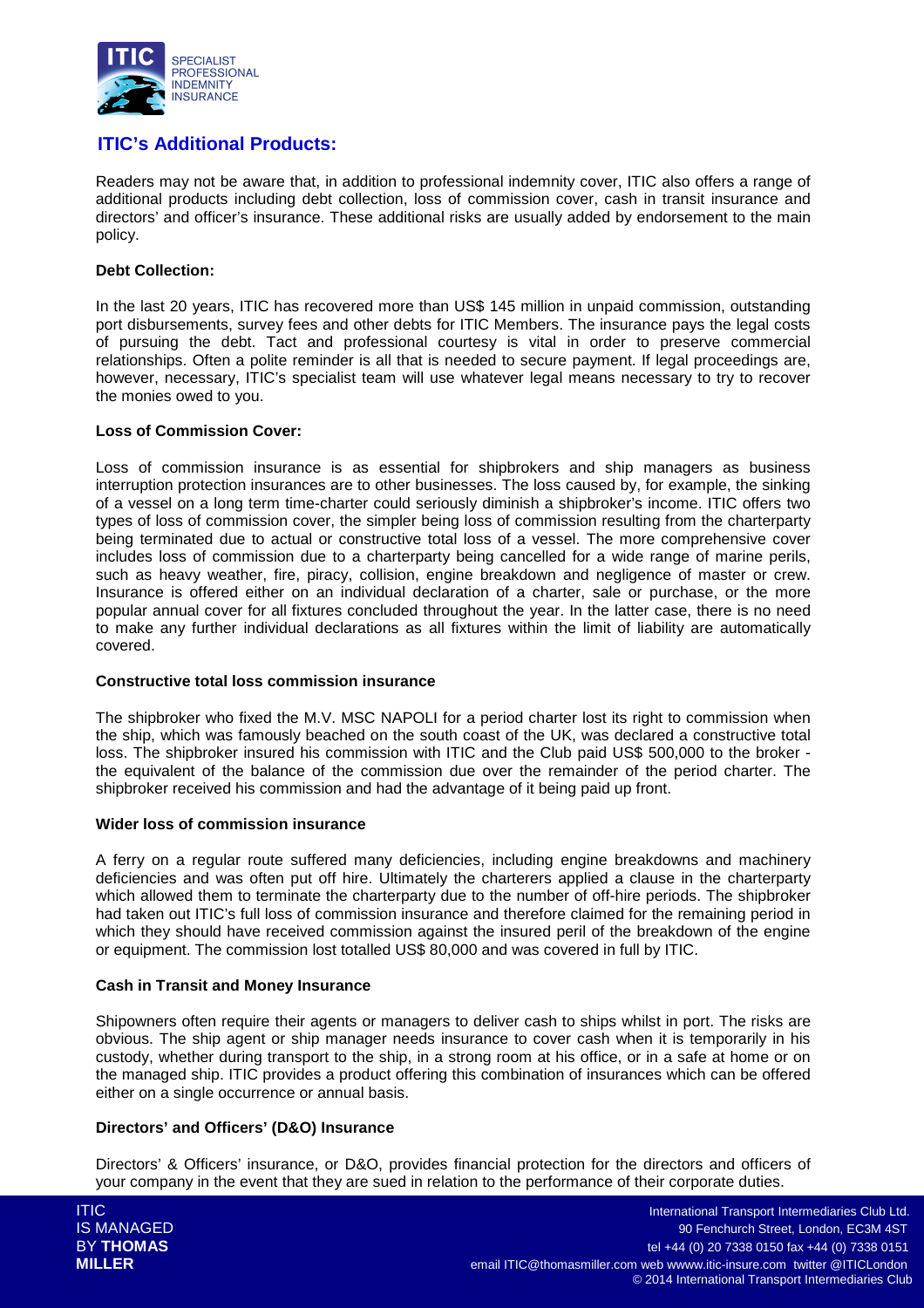

ITIC's D&O policy protects both individual directors from claims against them in person and also the company that has to indemnify them. It also includes, at no extra cost, coverage for employment practice liability claims from employees alleging discrimination, harassment, unfair dismissal, etc, as well as insurance coverage for the legal costs of responding to alleged breaches of corporate regulations, authority requirements or corporate statutory duties.

Please contact Hispania P&I or ITIC directly if you would like to receive a quotation for any of these products. You can find examples of claims paid out under such insurances on ITIC's website.

# **The importance of Standard Trading Conditions for Marine Surveyors:**

A recent case handled by ITIC illustrates the importance for marine surveyors (and, indeed, other shipping and transport professionals) to conduct their business activities under a suitable set of trading terms and conditions, in order to protect their position in the event of legal action.

A marine surveyor was instructed by the shippers of a cargo of wheat to survey and certify the holds of a bulk carrier as fit for loading. The surveyor issued a certificate of fitness to load and 70,000 metric tonnes of wheat was loaded. Following the arrival of the ship at the discharge port in the Middle East, the local authorities ordered the stevedores to stop discharge operations because they suspected that the cargo had been heat-damaged. A subsequent survey report, obtained by the shippers, indicated that the cargo was contaminated by de-laminating paint, rust, dirt and paint powder from the ship's holds.

The shippers had to negotiate a reduction in purchase price with the receivers as a result of the deterioration of the cargo. They then pursued a claim against the ship owners for their loss under the terms of the contract of carriage (which contained the usual limits of liability). That dispute was resolved at a mediation. The shippers then brought a separate claim against the surveyor. They were seeking to recover alleged losses in excess of \$1m, including loss of sale proceeds, additional hire paid to the owners, and their own costs, on the grounds that the surveyor had negligently certified the ship as fit for loading when it was not and they had been unable to obtain a full recovery from the ship owners because they had limited their liability.

ITIC appointed lawyers and expert evidence was sought. That evidence suggested that the damage may have been caused by bobcats used in cargo discharge operations. It also became apparent that after the surveyor had inspected the holds, customs inspectors at the load port had carried out their own inspection and had ordered that the holds were cleaned prior to loading. This was both helpful and unhelpful for the surveyor: while it was a strong indication that the surveyor had failed to properly carry out the survey, it also arguably meant that it was not the surveyor's report that the shippers were relying on, but rather the approval given by the customs inspectors to load the ship.

The surveying company had terms and conditions which – if properly incorporated into their business dealings – would have reduced their liability to a fraction of the shipper's claim. Unfortunately, the company had not brought these to the attention of the shipper and, based on the legal advice obtained, it was felt unlikely that a court would find that the surveyor could rely on them to limit their liability.

A mediation took place, but the claim could not be settled. Negotiations continued nevertheless, and the matter was resolved with the surveyor contributing to around 30 per cent of the claim, which was covered by ITIC.

In this case, the surveying company did have a set of trading conditions, but unfortunately these had not been incorporated into their contract with the shipper before the survey was carried out. An individual surveyor or company may have an excellent set of terms and conditions tucked away in their desk drawer or hidden somewhere on their website, but unless these have been brought to the attention of their contractual counterparty, it will likely be found that they do not form part of the legal relationship between the parties, and the surveyor will not be able to rely on those terms in the event of a dispute.